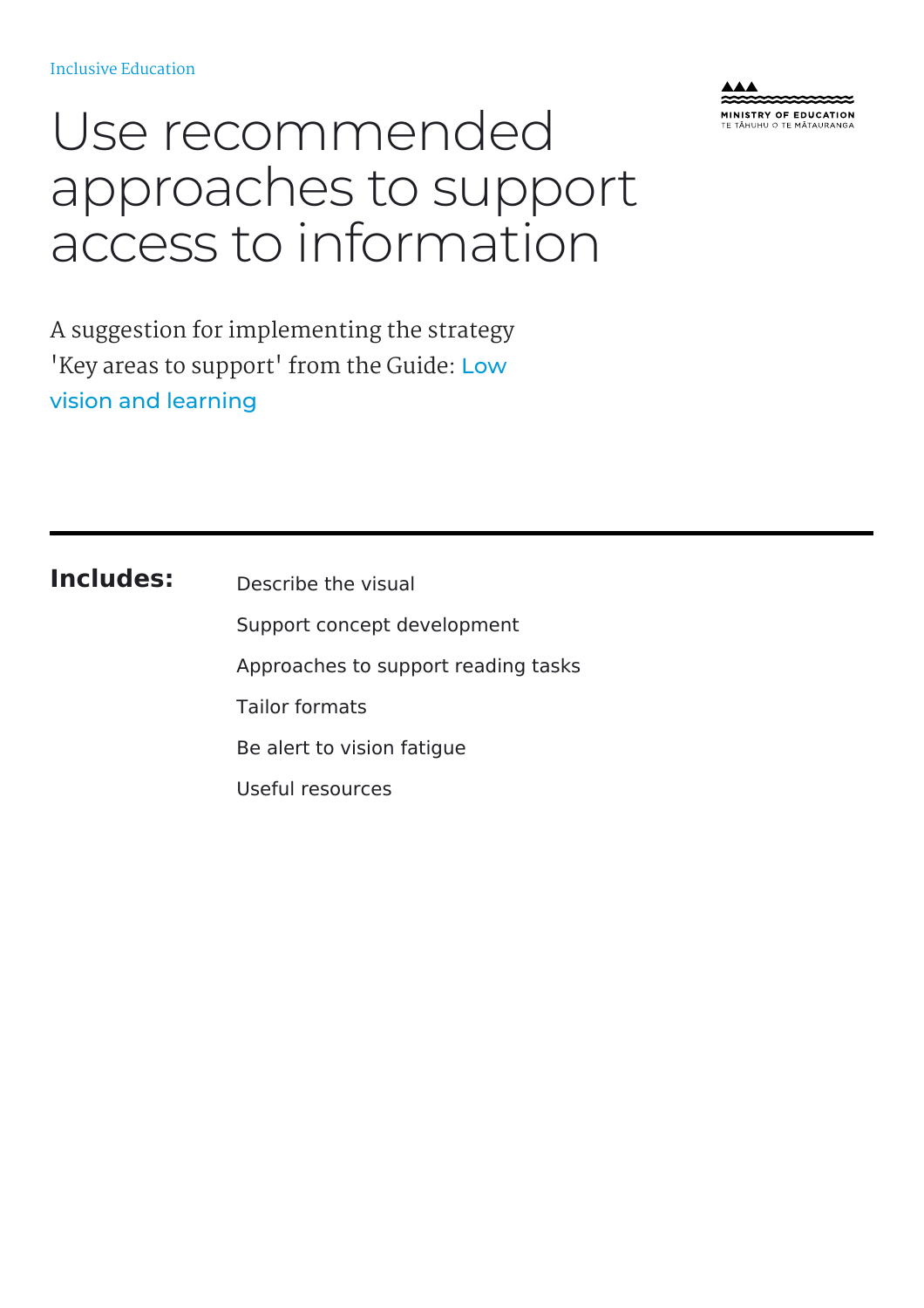# **Describe the visual**

Verbalise your instructions as much as possible and be very descriptive in your directions so you are filling in visual gaps with words. Your instructions need to be understandable and relevant to all students.

#### **Source:**

Australian [Government,](https://www.nccd.edu.au/professional-learning/classroom-adjustments-vision-impairment) NCCD [https://www.nccd.edu.au/professional-learning/classroom](https://www.nccd.edu.au/professional-learning/classroom-adjustments-vision-impairment)adjustments-vision-impairment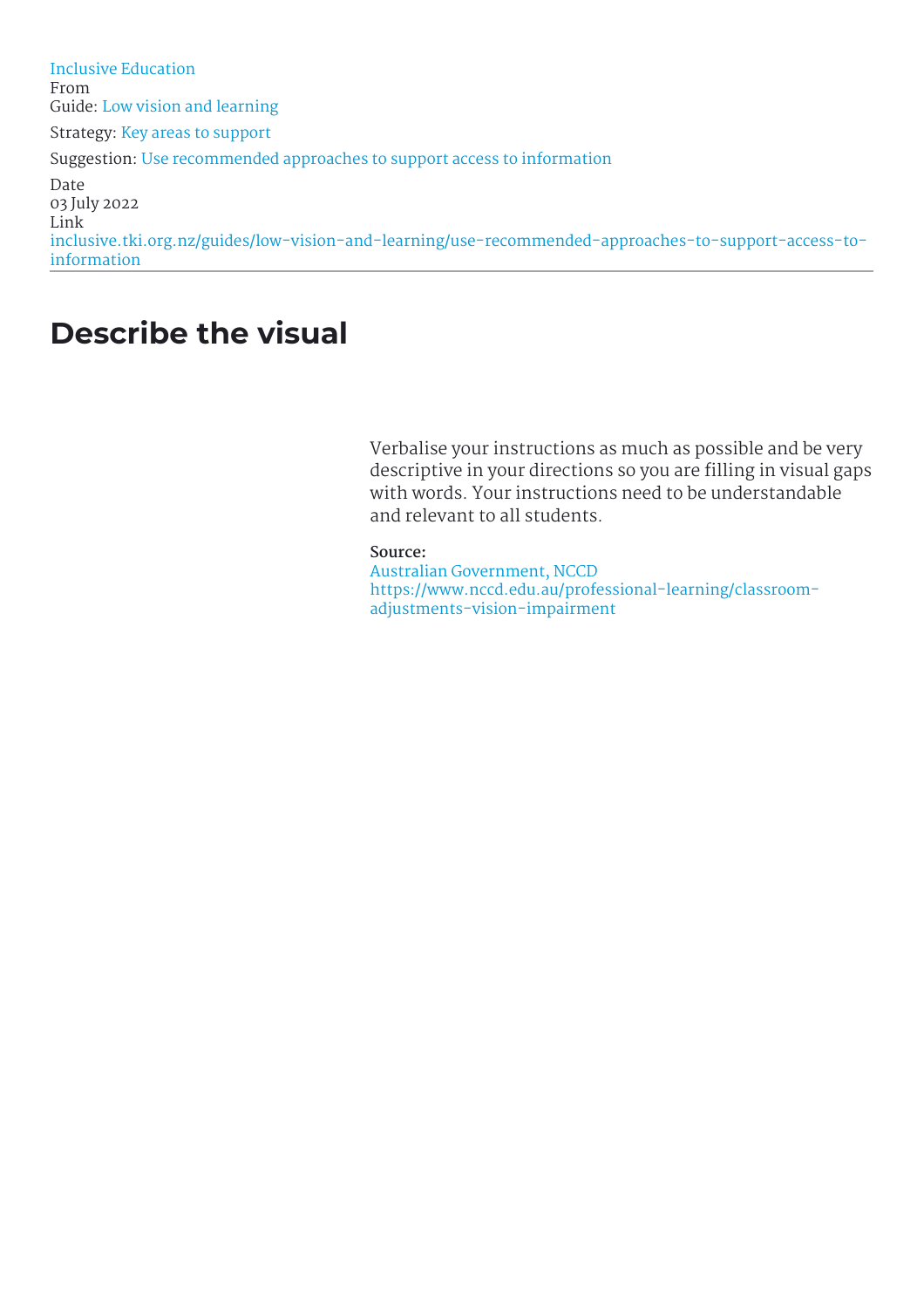### **Support concept development**



**Source:** Kathy [Cassidy](https://www.flickr.com/photos/kathycassidy/8950700300/) <https://www.flickr.com/photos/kathycassidy/8950700300/>

**View full [image](https://inclusive-live-storagestack-assetstorages3bucket-3uty0hejzw6u.s3.ap-southeast-2.amazonaws.com/public/inclusive-education/example-images/8950700300-d91e118814-o.jpg) (1.3 MB)**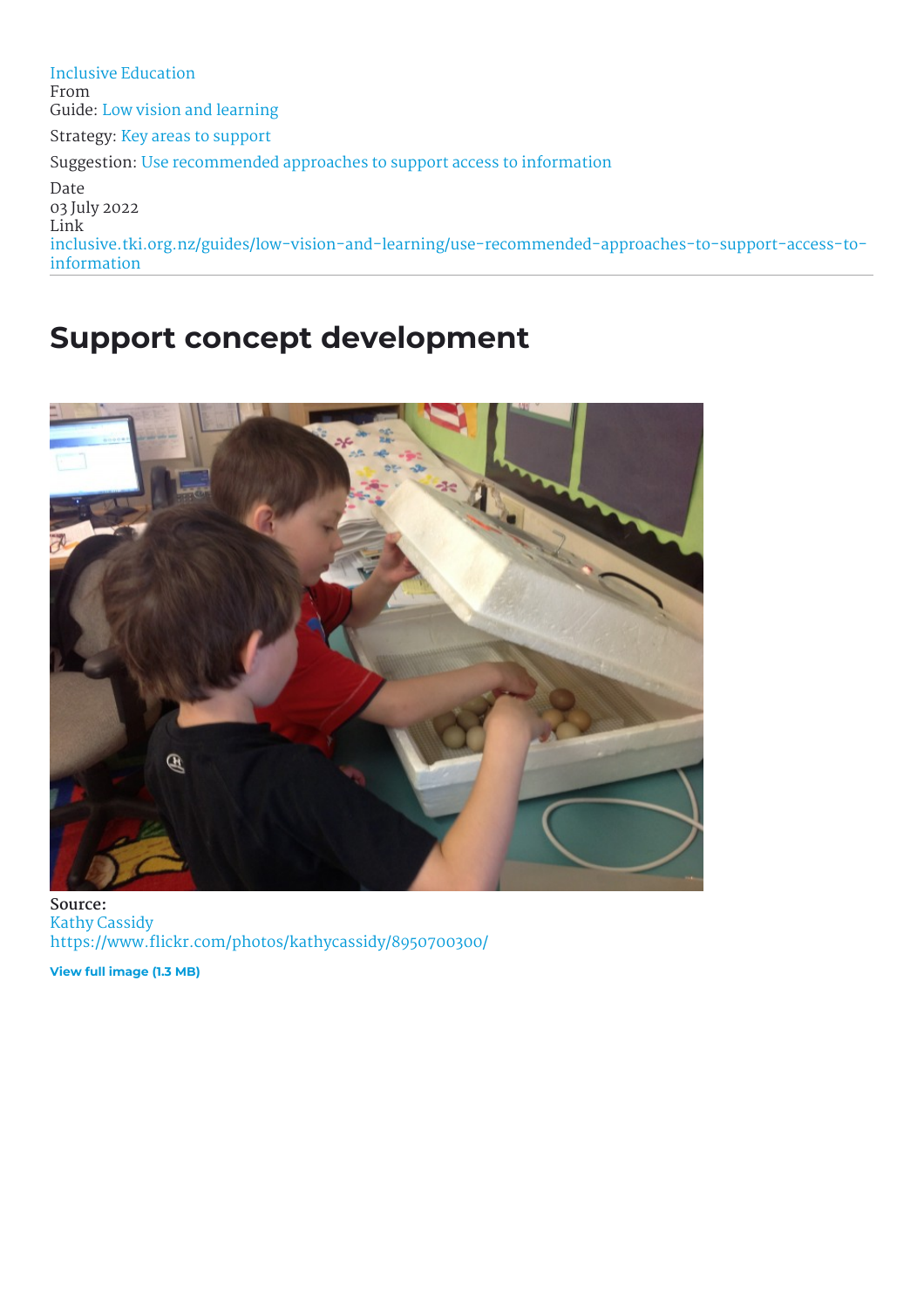# **Approaches to support reading tasks**

Work closely with the Resource Teacher of Vision, the learning support coordinator and student to ensure appropriate supports are in place.

- ◆ Location preferred place in classroom, lighting source
- $\blacktriangleright$  Presentation of materials contrast, low-clutter, masking
- $\bigvee$  Lighting glare, too much light, not enough light
- Ergonomics posture, desk, seat, slant board
- $\blacktriangleright$  Safety issues in the classroom cords, furniture and equipment placement
- $\blacktriangleright$  Alternative workspaces, for example, quieter spaces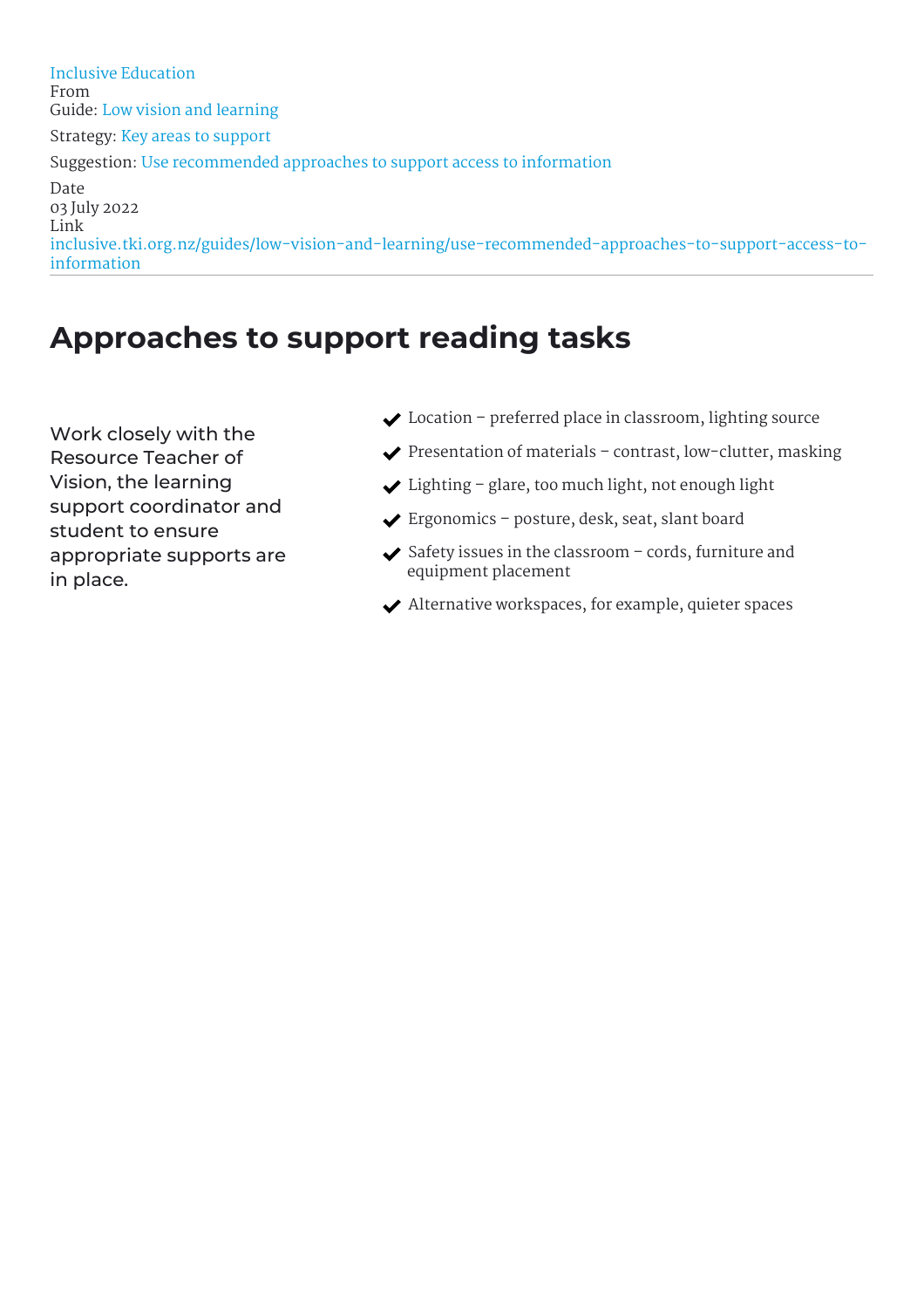# **Tailor formats**

With the support of the student's Resource Teacher of Vision, discuss with the student what multimedia approaches might work best for them.

- $\blacktriangleright$  Paper: regular print, enlargement of small amounts of text, large print text, handheld magnification, video magnification, reading guides.
- ◆ Digital: plain text with no enhancements, tracking support, changing text or background colours, magnifying text or the entire screen, auditory supports.
- Audio: a person reading, MP3 players, podcasts, audio books and video.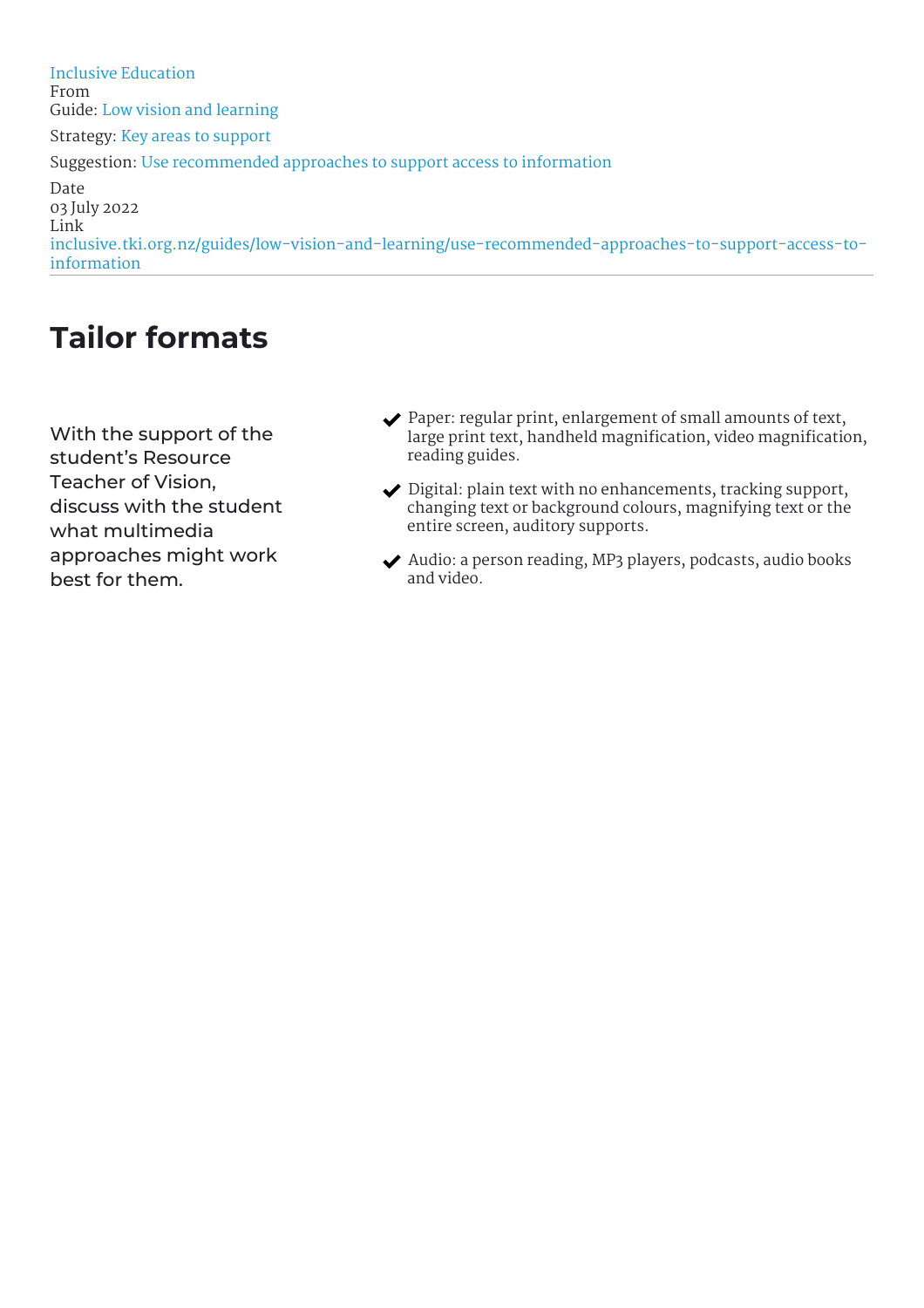# **Be alert to vision fatigue**

Vision fatigue makes it more difficult for students to learn.

- $\blacktriangleright$  Alternate activities that rely on vision with activities that don't.
- $\blacktriangleright$  Minimise the need to flick between near and distance work.
- Encourage students to look up and into the distance to relax their eyes after reading.
- Encourage older students to use quiet spaces and rooms for self-managed breaks.
- Give students extra time.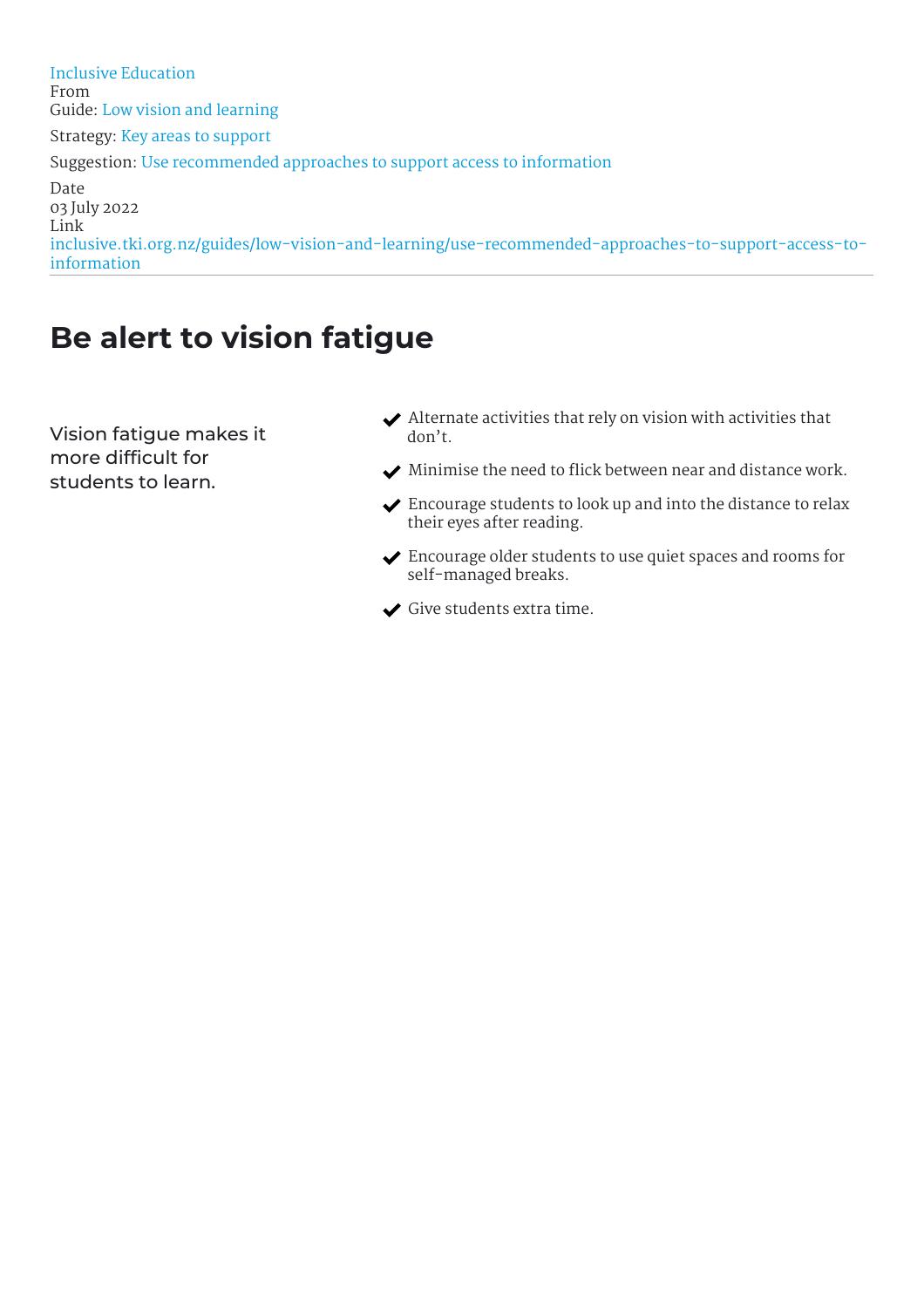# **Useful resources**



Learning to read: Communicating and receiving ideas and information

Publisher: BLENNZ: Blind and Low Vision Education Network NZ

**Visit [website](http://blennzonlinelearninglibrary.edublogs.org/2012/05/10/learning-to-read-communicating-and-receiving-ideas-and-information/)**



Reading strategies for students with visual impairments: A classroom teacher's guide

Read time: 22 min

Publisher: Paths to Literacy

**Visit [website](https://www.pathstoliteracy.org/resources/reading-strategies-students-visual-impairments-classroom-teachers-guide)**



Dance mat typing

Publisher: BBC

**Visit [website](https://www.bbc.com/bitesize/articles/z3c6tfr)**